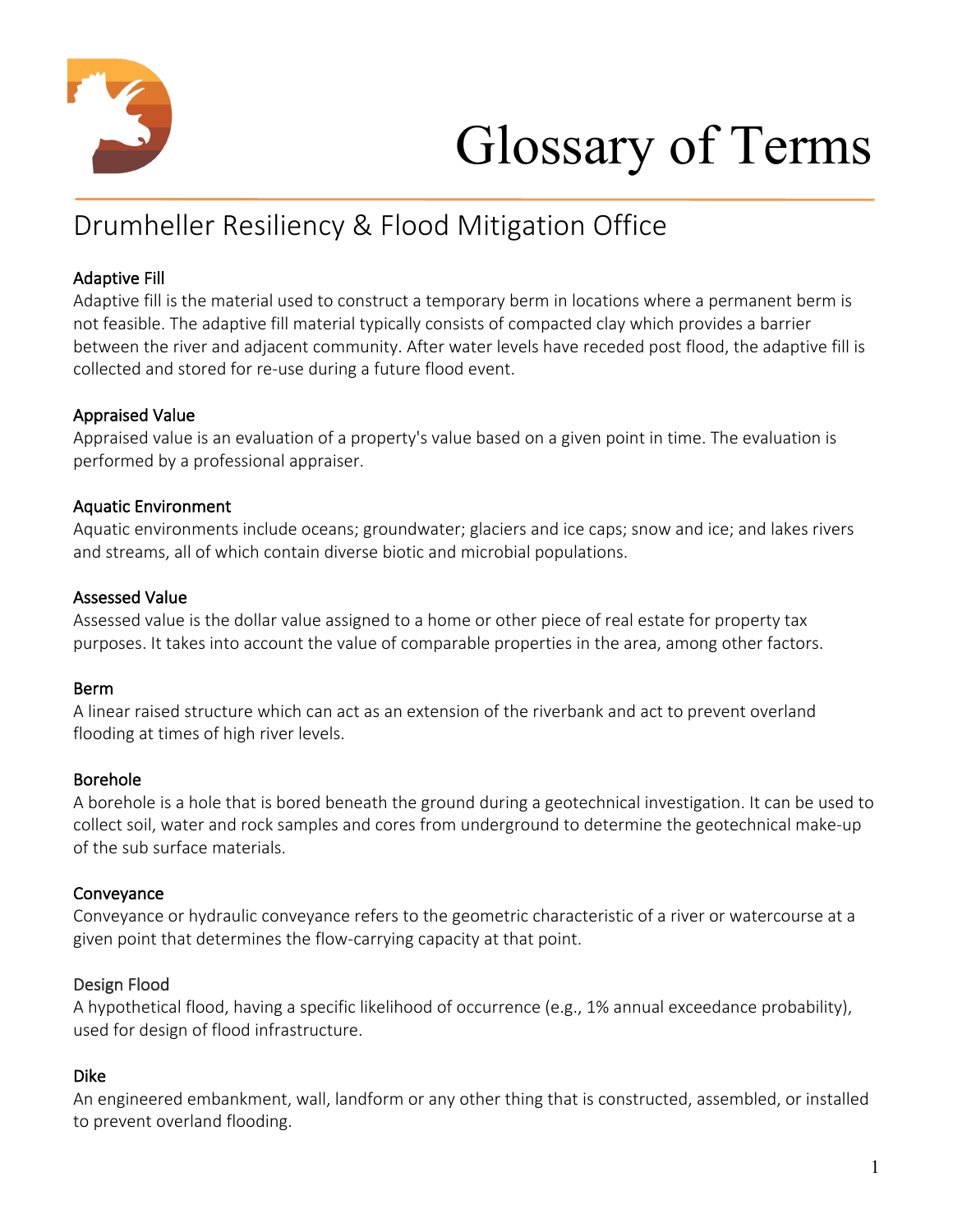#### Embedding

To fix an object firmly and deeply in a surrounding mass.

#### Flood Barrier

An earthen embankment (known as a berm or a dike), flood wall, or a temporary wall constructed of sandbags or other materials built to provide protection from floods.

# Flood Fringe

The portion of the floodplain outside of the floodway that is typically covered by a 100-year flood (1% annual exceedance), as defined by Alberta Environment.

# Flood Hazard Area

In Alberta, the flood hazard area is the area that would be flooded in a 1:100 year return period (or 1% chance) flood. It is typically divided into two zones: floodway and flood fringe. In some areas, there may also be a third zone, called the overland flow zone, which is considered a special part of the flood fringe.

# Flood Hazard Mapping

Mapping that shows flood hazard areas along streams and rivers.

# Flood Mitigation

Activities or infrastructure which reduce or eliminate the impacts of flood emergencies or anticipated emergencies (can include structural measures, public communication, emergency response planning, municipal development planning and flood monitoring and forecasting).

#### Floodplain

The area of land adjacent to a watercourse between the top of the bank to the next significant change in topography which can be expected to be inundated or covered with surface water.

#### Floodway

The channel of a watercourse and the adjacent land areas that must be reserved in order to discharge base floods; it typically represents the area of highest flood hazard where flows are deepest, fastest, and most destructive during the 1:100 design flood, as defined by Alberta Environment.

#### Flow Rate

Flow is a measure of the amount of water travelling past a point in a given amount of time. In rivers, the flow of water is typically reported in cubic metres per second (m3/s). A cubic meter is the volume of water contained in a cube of one metre high, one metre wide, and one metre deep. It is equivalent to 1000 litres of water and weighs a metric tonne.

# Freeboard

Vertical allowance added to standard design flood level to allow for waves, water surface super-elevation, hydraulic model level of accuracy, local stormwater inflow on top of the design flow, channel deposition during flood event, debris and future climate change.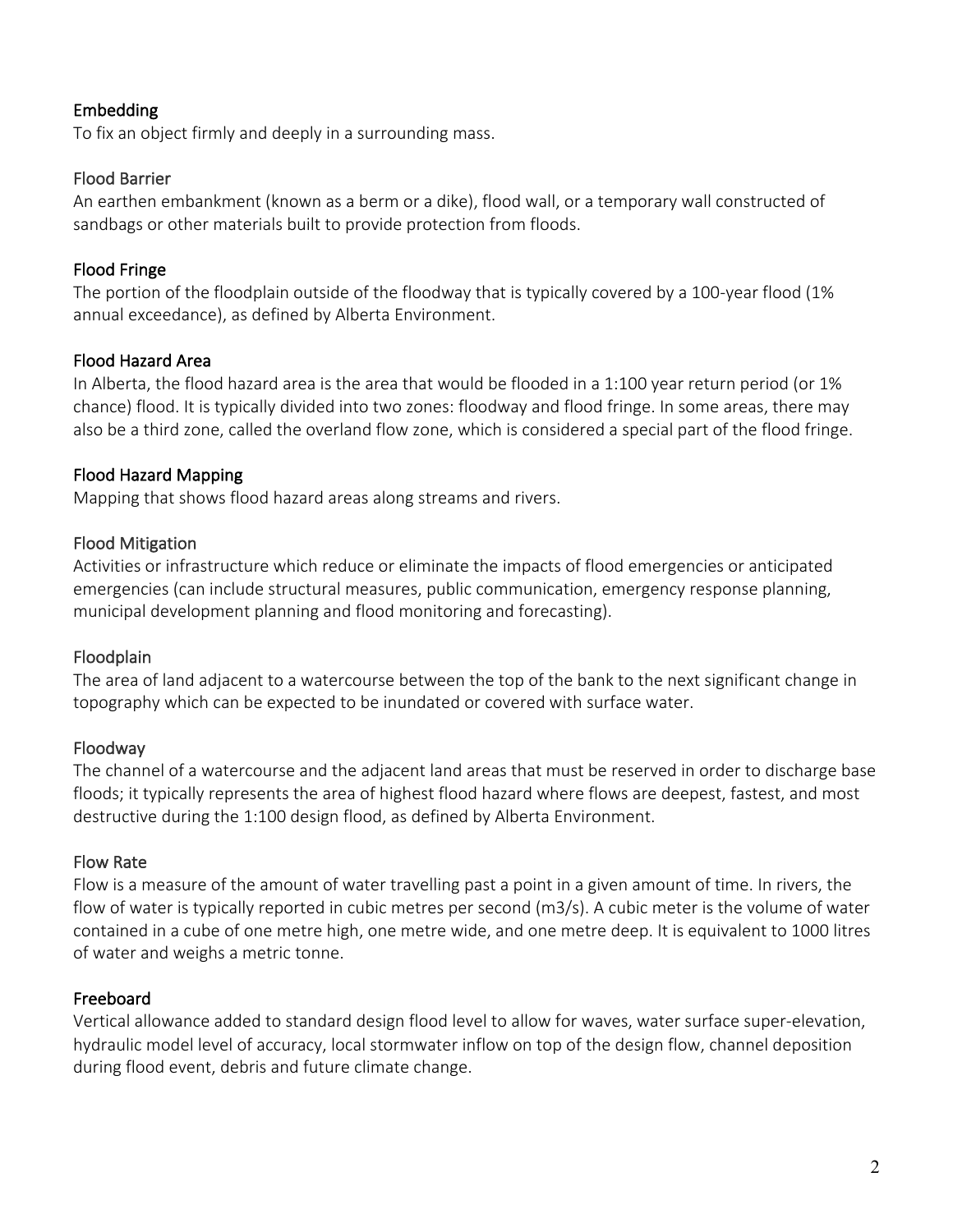#### Groundwater seepage

Groundwater seepage refers to the flow of water through interstitial spaces in the soil or ground. Groundwater seepage can impact basements when there is an excessive amount of water in the ground adjacent to a foundation wall or the basement floor. The pressure of the groundwater can build to a point that it may begin to "seep" through small cracks in the foundation or floor.

#### Inundation

Overflow of riverine water onto land in areas that would normally be dry.

#### Non-Structural Mitigation Measures

Non-structural mitigations include land use policy and public education to reduce the consequence of a flood by reducing the exposure, reducing the vulnerability, and increasing the resiliency to flooding. These measures include establishing limitations, restrictions, and requirements on land use, such as limits on what type of development occurs on flood-prone lands, establishing no-build setbacks from a waterbody, and defining minimum elevations for new construction. It also includes public education, to increase awareness of the local flood risk and the role and value of individual preparations.

#### Overland Flooding

Floodwaters that flow from an outside source or body of water onto dry land, causing water damage.

#### Permeable

Having pores or openings that permit liquids to pass through.

#### Recovery

The process of returning a community, organization, business, institution back to normality after a disaster.

#### Resilience

Resiliency or flood resiliency refers to the means that damages are minimized during times of flooding resulting in less risk to people and infrastructure and ensuring that there is ample room for flooding and river adjustments to occur where the opportunity may exist. Resiliency also means that flood recovery may be less expensive and may get people back on their feet more quickly than in past flood events, and that the water resource is not negatively affected and is able to recover on its own.

#### River Straightening

River straightening involves changing the course of the river by cutting out meanders. This reduces the total length of the river and increases the river slope and water velocity in those sections.

#### River Widening

River widening involves increasing a river channel cross section by removal of material from the riverbank(s).

#### Sediment Deposition

Deposition is the laying down of sediment carried by water, or ice.